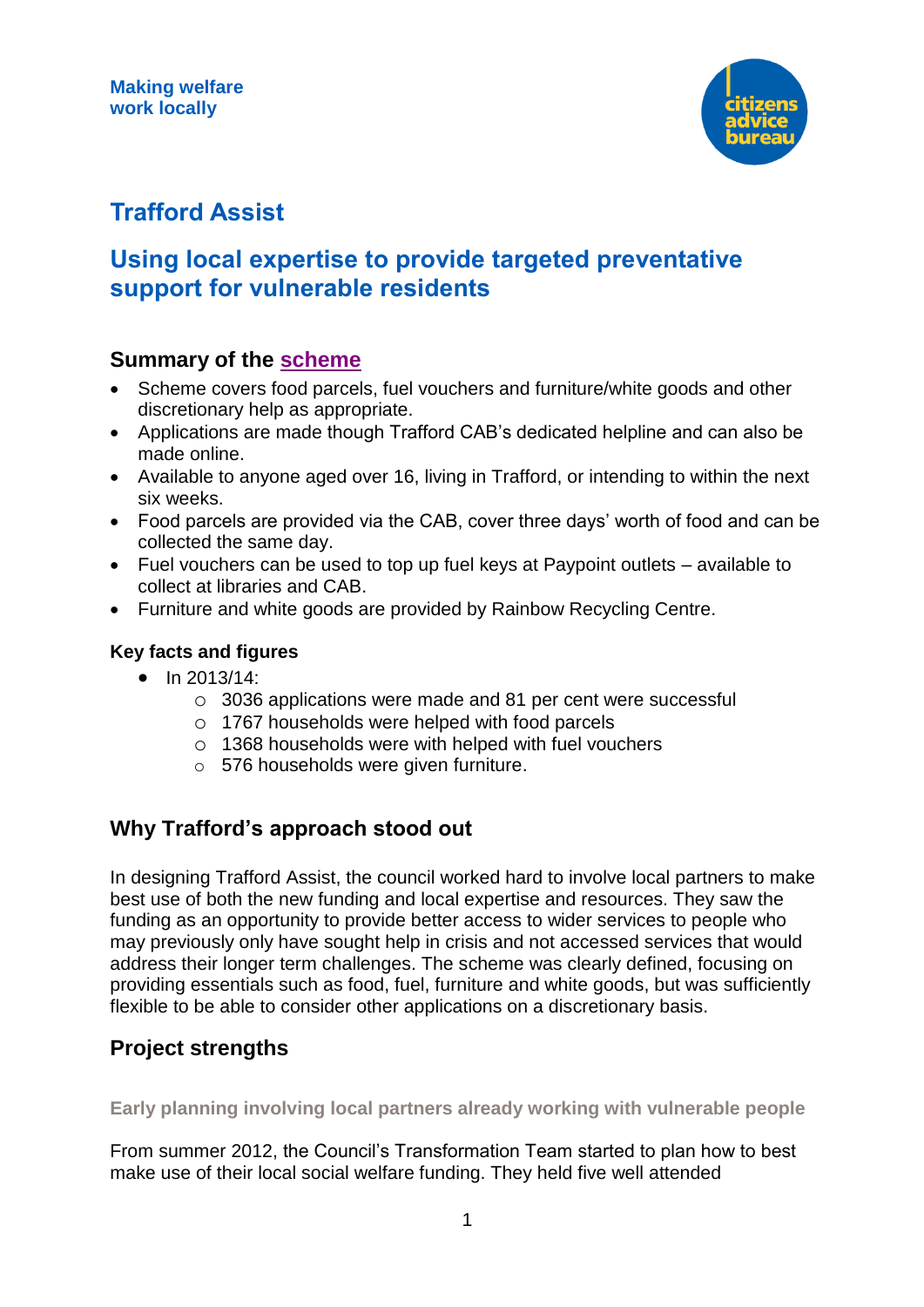#### **Making welfare work locally**

consultation events with colleagues from across the council, the community and voluntary sector and Jobcentre Plus. They discussed lessons to learn from the aspects of the social fund that the scheme would be replacing. This included reviewing what worked well, as well as gaps in provision and barriers to accessing support. They reviewed what worked well and appropriate eligibility criteria, access and effective referral routes. The council recognised that they did not have expertise in delivering this type of service and developed a partnership board who together designed the scheme. This was made up of adult social care, Revenues and Benefits, children's services, transformation, Trafford Housing Trust, Rainbow furniture recycling social enterprise, Jobcentre Plus, CAB, Age UK, Your Housing Group, probation and Trafford Carers Centre. Once the scheme was implemented, the group was cut back to include only those involved in delivery. It continues to meet to keep the scheme under constant review.

'The partnership group communicates very well and we know that if there is ever an issue, we can just pick up the phone to each other. We are all working for the same people; we all have the same goal. We are working with a very vulnerable group of people and had to come up with a scheme in a very short space of time. It was important to get it right. The scheme was brand new, and it's not often that you get an opportunity like that. We have seen it as an opportunity.'

#### Rachel Valentine, Discretionary Payment Team Leader, Trafford Council

**Joining up services to make efficient use of resources**

#### The CAB makes claims for residents and assesses their wider advice needs at the same time.

'The Trafford Assist scheme has helped us to get in contact with people who we have not had contact with in the past, but who can really benefit from our support. This means we're able to target our help at those who are going through difficult times to help prevent further problems in the future. The scheme has also strengthened our relationships with local partners and we are working more closely together than ever before.'

#### Dale Maskell, Chief Officer, Citizens Advice Trafford

The council department that processes the claims also deals with discretionary housing payments and can make an award from whichever fund is most appropriate. A welfare rights officer works within the Trafford Assist team who are able to deal with all sanctions cases.

'We wanted to reach people who have never sought help before. We wanted to get to the root causes of their problems, and offer a wrap-around service to help with the underlining need.'

Rachel Valentine, Discretionary Payment Team leader, Trafford Council